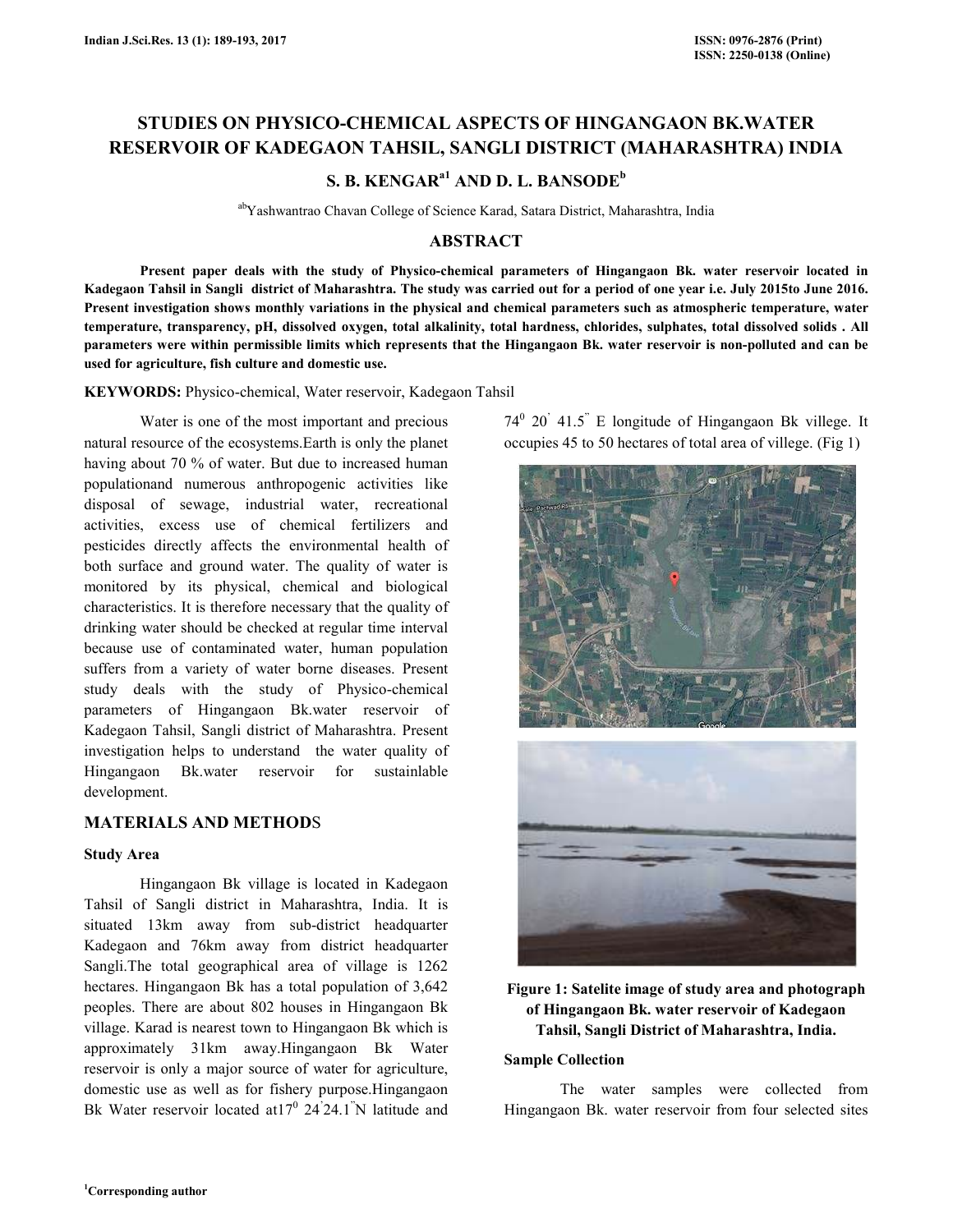denoted as Site-A, B, C, and D for a period of twelve months during the year July 2015 to June 2016.Sample collection were done early in the morning and then brought into Research laboratory of Yashwantrao Chavan College of Science, Karad, for further analysis.The physical parameters such as temperature of air and water were recorded by using thermometer and transparency of water to light was measured by using Secchi disc. The pH was determined by using Hanna pH meter. The chemical parameters of water such as dissolved oxygen, total alkalinity, hardness, chlorides, sulphates and total dissolved solids etc. were determined by using standard methods (APHA ,1995 Kodarkar, 1992 Trivedi, and Goel ,1986].

## **RESULTS AND DISCUSSION**

 The present investigation results intovariations in the Physico-chemical parameters of Hingangaon Bk. water reservoir during the period of July 2015 to June 2016are represented in the table No.1,2 and 3.

#### **Atmospheric Temperature**

The atmospheric temperature ranged between  $24.7^{\circ}$ C to 38.4 $^{\circ}$ C.It was minimum during December and maximum in the month of May. It was higher during summer months and lower during winter months. Similar observations were recorded by Bade et.al. (2009) in Sai reservoir, Latur and Manjare et.al. (2010) in Tamdalge tank, Kolhapur.

#### **Water Temperature**

Water temperature is an important factor which affects the chemical, biochemical and biological characteristics of water body. Water temperature of Hingangaon Bk.water reservoir ranged between  $21.3^{\circ}$ C to  $27.3^{\circ}$ C. The minimum water temperature observed in the winter season and maximum in the summer season. Similar results were recorded by Jayabhaye et. al.(2008) and Salve et. al.(2008).

#### **Water Transparency**

Water transparency related the suspended organic and inorganic matter as well as micro-organisms present in the water bodies. In present investigation it was recorded between 21 cm to 38cm. The transparency of water was minimum in rainy season and maximum in winter season. The water was more turbid in rainy season. Khan and Choudhary (1994) reported higher transparency during winter and summer season. Kadam et.al. (2007) also reported similar observations from Masoli reservoir of Parbhani district of Maharashtra.

## **pH**

The pH of water recorded between 7.1 to 8.7. The minimum pH was recorded in the month of October and it was highest in the month of May. Similar results were obtained byBade et.al.(2009) and Jayabhaye et.al.(2008)

| <b>Months</b>    | Atmospheric<br>Temperature |      |      |      | <b>Water Temperature</b> |      |      |      | Transparency |    |               |    | pH  |                |     |     |
|------------------|----------------------------|------|------|------|--------------------------|------|------|------|--------------|----|---------------|----|-----|----------------|-----|-----|
| <b>Spot</b>      | A                          | B    | С    | D    | A                        | B    | C    | D    | A            | B  | $\mathcal{C}$ | D  | A   | $\overline{B}$ | C   | D   |
| <b>July 2015</b> | 25.2                       | 25.2 | 25.0 | 25.1 | 24.5                     | 24.2 | 24.5 | 24.5 | 21           | 24 | 23            | 25 | 8.3 | 8.5            | 8.5 | 8.1 |
| <b>August</b>    | 25.5                       | 25.6 | 25.3 | 25.2 | 23.4                     | 23.5 | 23.6 | 23.5 | 22           | 23 | 24            | 22 | 8.2 | 8.3            | 8.2 | 8.1 |
| September        | 25.4                       | 25.5 | 25.3 | 25.4 | 23.5                     | 23.7 | 23.3 | 23.6 | 23           | 23 | 22            | 20 | 7.3 | 7.5            | 7.5 | 7.7 |
| October          | 27.3                       | 27.3 | 27.1 | 27.5 | 23.4                     | 24.1 | 23.2 | 24.2 | 33           | 32 | 31            | 32 | 7.1 | 7.3            | 7.4 | 7.4 |
| <b>November</b>  | 26.2                       | 26.5 | 25.8 | 26.4 | 22.5                     | 22.9 | 22.7 | 22.5 | 32           | 32 | 31            | 32 | 7.5 | 7.8            | 7.7 | 7.5 |
| <b>December</b>  | 25.2                       | 24.7 | 25.1 | 25.5 | 22.2                     | 22.1 | 21.3 | 21.8 | 35           | 33 | 33            | 35 | 8.1 | 8.3            | 8.4 | 8.5 |
| <b>January</b>   | 26.2                       | 26.2 | 26.2 | 26.2 | 22.7                     | 22.7 | 22.2 | 22.2 | 33           | 34 | 35            | 35 | 8.3 | 8.5            | 8.4 | 8.3 |
| February         | 32.2                       | 31.7 | 31.3 | 32.2 | 24.2                     | 24.4 | 24.2 | 24.6 | 35           | 35 | 33            | 33 | 8.2 | 8.4            | 8.5 | 8.5 |
| March            | 33.2                       | 33.3 | 33.2 | 33.3 | 25.4                     | 25.6 | 25.3 | 25.4 | 36           | 37 | 35            | 37 | 8.1 | 8.2            | 8.2 | 8.1 |
| April            | 37.5                       | 37.4 | 37.6 | 37.4 | 26.5                     | 26.3 | 26.4 | 26.2 | 36           | 34 | 38            | 35 | 8.3 | 8.2            | 8.5 | 8.6 |
| May              | 38.2                       | 38.3 | 38.4 | 38.2 | 27.2                     | 27.2 | 27.3 | 27.2 | 37           | 35 | 37            | 37 | 8.5 | 8.3            | 8.4 | 8.7 |
| <b>June 2016</b> | 30.1                       | 30.2 | 30.8 | 29.2 | 26.3                     | 26.2 | 26.1 | 26.2 | 32           | 33 | 32            | 32 | 8.4 | 8.5            | 8.6 | 8.5 |

**Table 1: Monthly variations of Physico-chemical parameters of Hingangaon Bk. water reservoir at four sampling sites during the year July 2015 to June 2016**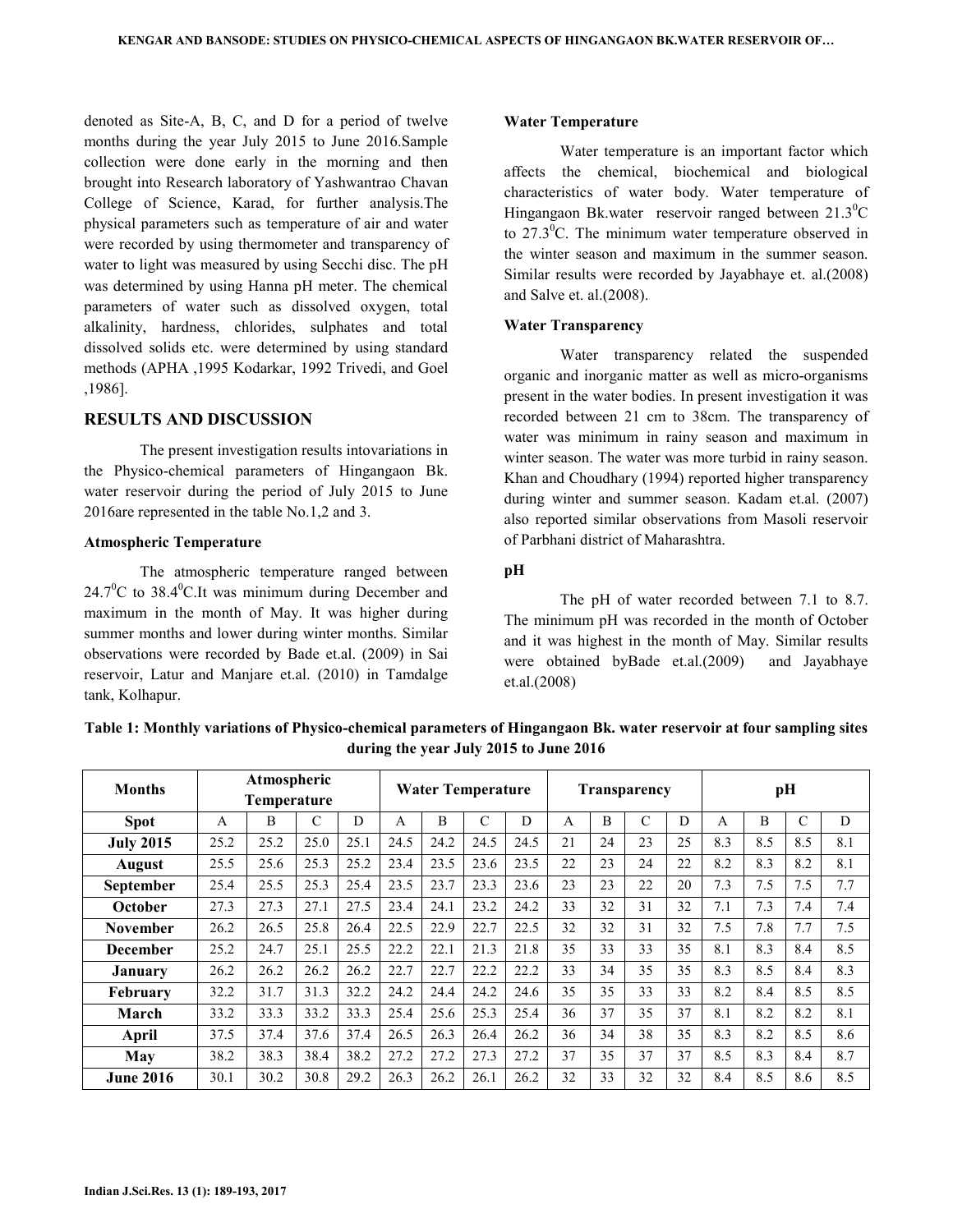#### **Dissolved Oxygen**

It is an important factor which regulates many metabolic processes of aquatic organisms. Almost all aquatic plants and animals requiresdissolved oxygen for respiration. The values of dissolved oxygen were recorded between 7.2 mg/L to 12.8 mg/L. The minimum dissolved oxygen was reported in the month of May (summer) and maximum in the month of August (monsoon). Similar observations were reported by Deshmukh and Ambore (2006), Ahamed and Krishnamurthy (1990).

 The total alkalinity ranged between 182 mg/L to 271 mg/L.Alkalinity is the measure of the capacity of water that neutralizes the acids which was found minimum in monsoon and maximum in summer during the study. Similar reports were made by Bade et.al. (2009) , Nair and Rajendran(2000) and Mane and Madlapure (2002).

#### **Total Hardness**

The Total hardness were recorded between 120 mg/L to 166 mg/L. The maximum value  $(167 \text{ mg/L.})$  was observed in the month of July and minimum value (119 mg/L) in the month of November. Similar results were made by Hujare (2008)and reported the total hardness high during summer than monsoon and winter.

**Table 2: Monthly variations of Physico-chemical parameters of Hingangaon Bk. water reservoir at four sampling sites during the year July 2015 to June 2016**

| <b>Months</b>    |      |      | Dissolved oxygen(mg/L) |      |       | Total alkalinity(mg/L) |       |       | Total hardness(mg/L) |       |       |       |  |
|------------------|------|------|------------------------|------|-------|------------------------|-------|-------|----------------------|-------|-------|-------|--|
| <b>Spot</b>      | A    | B    | C                      | D    | A     | B                      | C     | D     | A                    | B     | C     | D     |  |
| <b>July 2015</b> | 11.5 | 11.5 | 12.1                   | 11.5 | 232.0 | 237.0                  | 232.0 | 231.0 | 154.0                | 157.0 | 166.0 | 161.0 |  |
| <b>August</b>    | 12.2 | 12.5 | 12.3                   | 12.3 | 245.0 | 232.0                  | 235.0 | 242.0 | 150.0                | 152.0 | 161.0 | 157.0 |  |
| <b>September</b> | 12.3 | 12.5 | 12.6                   | 12.8 | 183.0 | 187.0                  | 184.0 | 195.0 | 145.0                | 142.0 | 145.0 | 144.0 |  |
| October          | 10.4 | 10.2 | 10.3                   | 10.2 | 192.0 | 195.0                  | 194.0 | 203.0 | 125.0                | 132.0 | 134.0 | 135.0 |  |
| <b>November</b>  | 10.2 | 10.4 | 10.0                   | 10.1 | 185.0 | 193.0                  | 182.0 | 192.0 | 132.0                | 135.0 | 120.0 | 121.0 |  |
| <b>December</b>  | 10.2 | 10.4 | 10.3                   | 10.2 | 201.0 | 204.0                  | 201.0 | 201.0 | 135.0                | 135.0 | 123.0 | 125.0 |  |
| <b>January</b>   | 9.7  | 9.7  | 9.6                    | 9.8  | 212.0 | 215.0                  | 213.0 | 212.0 | 136.0                | 137.0 | 129.0 | 138.0 |  |
| Febuary          | 9.3  | 9.3  | 9.4                    | 9.6  | 214.0 | 225.0                  | 219.0 | 217.0 | 136.0                | 145.0 | 132.0 | 139.0 |  |
| March            | 8.7  | 8.5  | 8.5                    | 8.7  | 226.0 | 231.0                  | 225.0 | 223.0 | 140.0                | 145.0 | 136.0 | 142.0 |  |
| April            | 8.0  | 8.2  | 8.2                    | 8.3  | 262.0 | 271.0                  | 257.0 | 258.0 | 135.0                | 146.0 | 141.0 | 144.0 |  |
| May              | 8.2  | 7.7  | 7.2                    | 7.5  | 237.0 | 244.0                  | 244.0 | 240.0 | 140.0                | 146.0 | 144.0 | 148.0 |  |
| <b>June 2016</b> | 10.4 | 10.2 | 10.3                   | 10.1 | 244.0 | 251.0                  | 243.0 | 245.0 | 147.0                | 153.0 | 152.0 | 155.0 |  |

#### **Chlorides**

 Present investigation reveals that chlorides in the water was ranged between 48 mg/L to 81 mg/L. The maximum values of chlorides reported during monsoon season while in summer less chloride content was recorded. Bade et.al. (2009)observe maximum values in summer and minimum in winter season.

#### **Sulphates**

The sulphate values were ranged between 31 mg/L to 61 mg/L during investigation. The minimum sulphate values reported in winter and maximum during rainy season.

#### **Total Dissolved Solids**

 The amount of particles that are dissolved in water determines the total dissolved solids. The total dissolved solids fluctuated between 177 mg/L to 290 mg/L and shows seasonal variations in total dissolved solids values but they were maximum during summer and minimum during winter.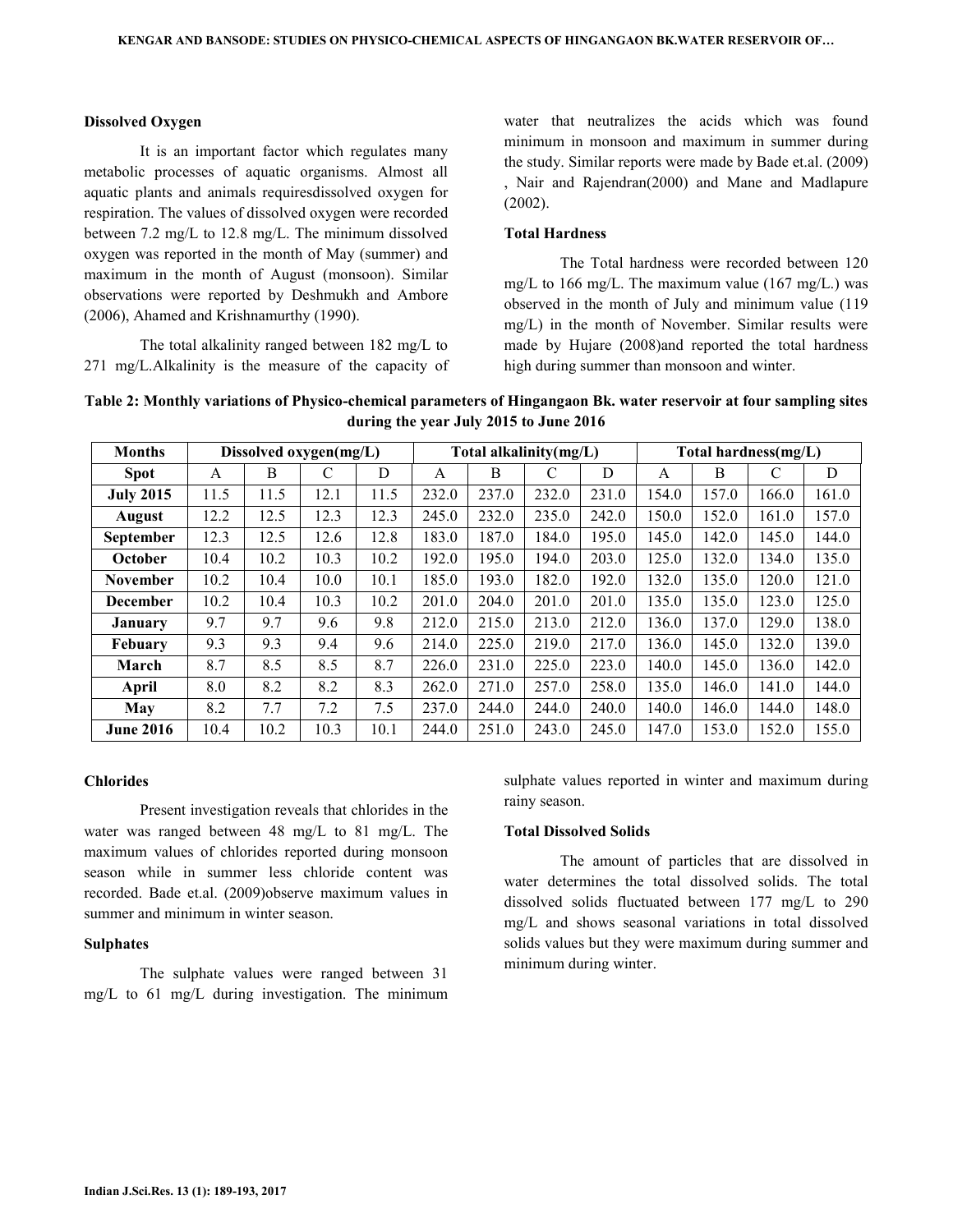| <b>Months</b>    |      |      | Chloride(mg/L) Total |      |      |      | Sulphate(mg/L) |      | Dissolved solids(mg/L) |       |       |       |  |
|------------------|------|------|----------------------|------|------|------|----------------|------|------------------------|-------|-------|-------|--|
| <b>Spot</b>      | A    | B    | C                    | D    | A    | B    | C              | D    | A                      | B     | C     | D     |  |
| <b>July 2015</b> | 52.0 | 50.0 | 50.0                 | 53.0 | 51.0 | 53.0 | 52.0           | 55.0 | 254.0                  | 265.0 | 262.0 | 265.0 |  |
| <b>August</b>    | 57.0 | 60.0 | 62.0                 | 61.0 | 55.0 | 57.0 | 61.0           | 53.0 | 234.0                  | 234.0 | 231.0 | 231.0 |  |
| <b>September</b> | 71.0 | 73.0 | 74.0                 | 81.0 | 52.0 | 51.0 | 50.0           | 46.0 | 211.0                  | 203.0 | 210.0 | 212.0 |  |
| October          | 73.0 | 75.0 | 76.0                 | 75.0 | 36.0 | 41.0 | 41.0           | 34.0 | 196.0                  | 197.0 | 195.0 | 194.0 |  |
| <b>November</b>  | 62.0 | 65.0 | 71.0                 | 73.0 | 31.0 | 34.0 | 31.0           | 31.0 | 185.0                  | 182.0 | 177.0 | 184.0 |  |
| <b>December</b>  | 62.0 | 59.0 | 53.0                 | 59.0 | 31.0 | 34.0 | 32.0           | 34.0 | 202.0                  | 204.0 | 212.0 | 202.0 |  |
| <b>January</b>   | 56.0 | 56.0 | 56.0                 | 57.0 | 45.0 | 45.0 | 45.0           | 42.0 | 265.0                  | 271.0 | 272.0 | 265.0 |  |
| February         | 54.0 | 55.0 | 56.0                 | 55.0 | 43.0 | 42.0 | 41.0           | 41.0 | 272.0                  | 281.0 | 281.0 | 275.0 |  |
| March            | 52.0 | 53.0 | 54.0                 | 53.0 | 43.0 | 42.0 | 42.0           | 44.0 | 272.0                  | 272.0 | 274.0 | 273.0 |  |
| April            | 50.0 | 50.0 | 52.0                 | 52.0 | 41.0 | 42.0 | 43.0           | 42.0 | 265.0                  | 272.0 | 272.0 | 274.0 |  |
| May              | 52.0 | 48.0 | 48.0                 | 51.0 | 42.0 | 42.0 | 43.0           | 44.0 | 280.0                  | 290.0 | 282.0 | 284.0 |  |
| <b>June 2016</b> | 53.0 | 52.0 | 51.0                 | 52.0 | 44.0 | 46.0 | 52.0           | 46.0 | 270.0                  | 277.0 | 274.0 | 269.0 |  |

**Table 3: Monthly variations of Physico-chemical parameters of Hingangaon Bk. water reservoir at four sampling sites during the year July 2015 to June 2016** 

# **CONCLUSION**

The present investigation reveales that the study of Physico-chemical parameters of Hingangaon Bk.water reservoir in Sangli district of Maharashtra was carried out by taking certain important parameters like atmospheric temperature, water temperature, transparency, pH, dissolved oxygen, total alkalinity, total hardness, chlorides, sulphates, total dissolved solids etc. for a period of one year July 2015 to June 2016. In present study it was found that all parameters were within permissible limits. This represents that the reservoir is non-polluted and can be used for agriculture, fish culture and domestic use.

## **ACKNOWLEDGEMENT**

The authors are grateful to the Principal, and Head, Department of Zoology, Yaswantrav Chavan College of Science, Karad for providing necessary laboratory facilities.

#### **REFERENCES**

- APHA, 1995. Standard methods for the examination of water and wastewater, American Public Health Association, 19th Edition, Washington, USA.
- Bade B. B., Kulkarni D. A. and Kumbhar A. C., 2009. Studies on physico-chemical parameters in Sai Reservoir, Latur Dist, Maharashtra, **2**(7):31-34.
- Deshmukh and Ambore, 2006. Seasonal variations in physical aspects of pollution in Godavari River

at Nanded, Maharashtra, India, J. Aqua. Biol., **21**(2):93-96.

- Hujare M. S., 2008. Seasonal variations of Physicochemical parameters in the perennial tank of Talsande, Maharashtra. Ecotoxicol. Environ. Monit., **18**(3): 233-242.
- Jayabhaye U. M., Salve B.S. and Pentewar M. S., 2008. Some Physico-chemical aspects of Kayadhu river, District Hingoli, Maharashtra. J. Aqua. Biol., **23**(1):64-68.
- Kadam M. S., Pampatwar D. V. and Mali R. P., 2007. Seasonal variations in different physico-chemical characteristics in Masoli reservoir of Parbhani district, Maharshtra. J. Aqua. Biol., **22**(1):110- 112.
- Kamble S. M., Kamble A.H. and Narke S.Y., 2009. Study of Physico-chemical parameters of Ruti Dam, Tal. Ashti, Dist, Beed, Maharashtra. J. Aqua. Biol., **24**(2):86-89.
- Khan M. A. G. and Choudhary S. H., 1994. Physical and chemical limnology of lake Kaptai, Bangladesh. Trop. Eco., **35**(1): 35-51.
- Kodarkar M. S., 1992. Methodology for water analysisphysicochemical, biological and microbiological. Indian Association of Aquatic Biologists Hyderabad, Pub. 2: pp. 50